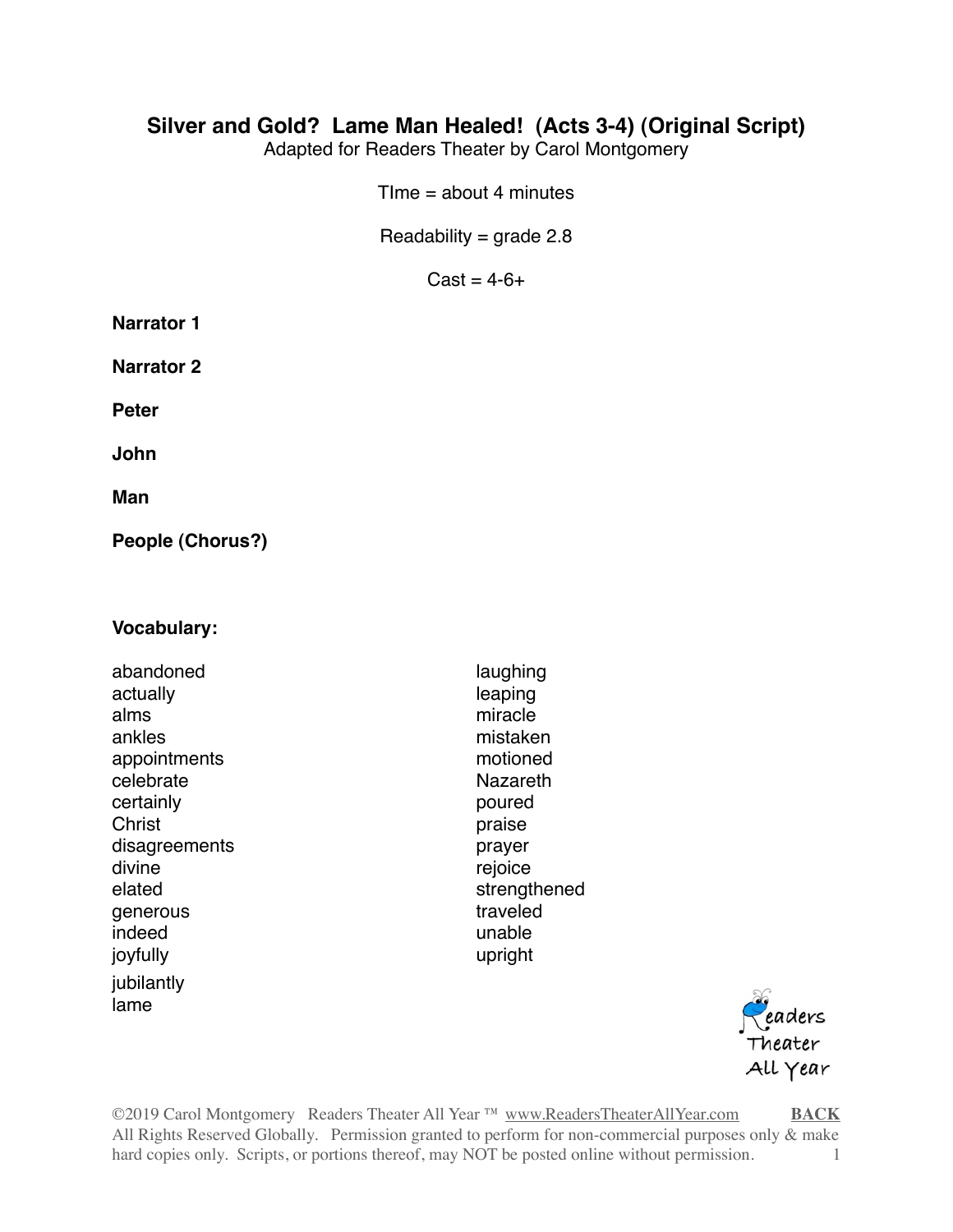# **Silver and Gold? Lame Man Healed! (Acts 3-4)**

Adapted for Readers Theater by Carol Montgomery

**Narrator 1:** One sunny afternoon Peter and John traveled by foot to the temple at the time of prayer.

**Peter:** I can't believe all of the things that have been happening recently.

**John:** *(nods)* I know. Every day it seems like God shows up with divine appointments and surprises.

**Peter:** Yes, in spite of the disagreements with some people there are so many hungry for the truth

**John:** That's the best part because the truth will set them free. Look, we're almost at the gate called Beautiful. It definitely looks crowded.

**Narrator 2:** A lame man had been carried to the temple gate so he could beg for money and handouts. He was carried every day to the temple gate because he was born lame–unable to walk.

**Man:** The temple gate is such a great place for me to beg. It's so busy and many people feel sorry for me since I can't walk or work. Some of the regulars are quite generous. I'm so grateful.

**Narrator 2:** The man saw Peter, John, and many others about to go into the temple, so he called out to the crowd...

**Man:** Alms. Alms for the poor. What can you share with a poor, lame man?

**Narrator 1:** Peter and John looked around and saw the man sitting on the ground by the crowded gate. Peter stared at the man and spoke loudly to get the man's attention.

**Peter:** Look at us!

**Narrator 2:** The man quickly turned his head to see Peter and John staring at him. He expected to receive something from them and held out his right hand.

**Narrator 1:** Peter locked eyes with the man.

**Peter:** I don't have silver or gold, but what I do have I give to you. In the name of Jesus Christ of Nazareth, get up and walk!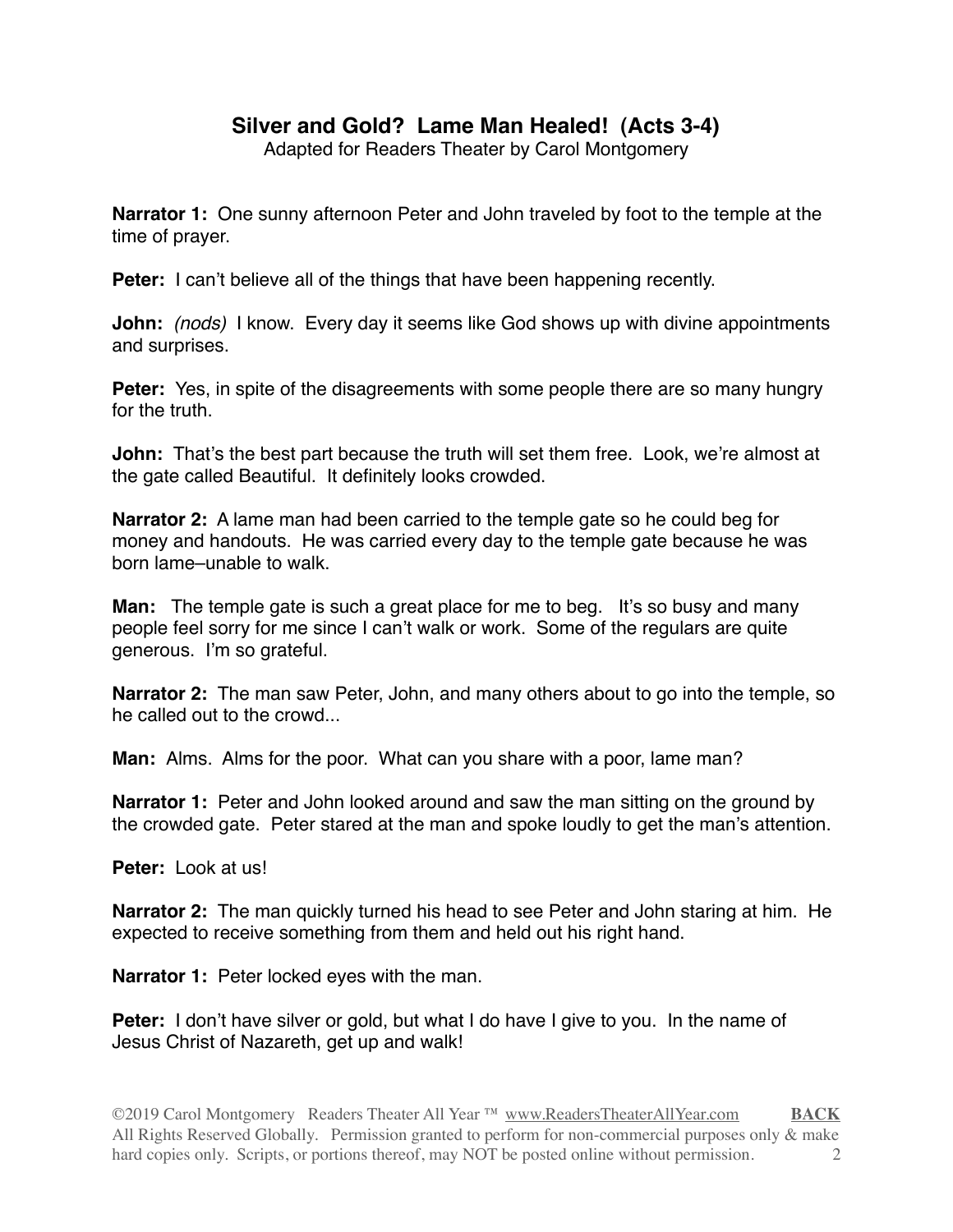## Silver and Gold? Lame Man Healed!

**Narrator 1:** Peter grabbed the man's right hand and helped the lame man stand up.

**Narrator 2:** Immediately, the man's feet and ankles were strengthened. He jumped up, stood upright, and began to walk.

**Man:** I can walk! I can walk! *(laughs)* Praise God, I can walk!

**Peter:** *(laughing)* Yes, we can see you're walking.

**John:** Why don't you come with us into the temple? It's the time of prayer. You can celebrate!

**Peter:** Yes, come with us. We can all rejoice in God's love being poured out today.

**Narrator 1:** Peter smiled and motioned for the man to come with them into the temple.

**Narrator 2:** The man joyfully abandoned his mat by the gate. He bounced jubilantly next to Peter and John.

**Man:** Thank you, God! I can walk. I can walk! I can WALK! Woo-hoo! My life will never be the same.

**Narrator 1:** Many people noticed that the man was walking. They felt confused and continued to stare at the elated man.

**People:** Wasn't this the man who used to sit at the gate and beg for alms every day? How can he be walking? We must be mistaken...

**Narrator 2:** The man clung to Peter and John as the crowd moved in closer to see and hear better.

**People:** Are you the same man that used to sit at the gate and beg for alms? You certainly look just like him.

**Man:** Yes, yes, that was me! Every day for years I've begged at the gate.

**People:** That's AMAZING! You're WALKING!

**John:** *(smiles)* Actually he's walking, leaping, and praising God for his healing.

**People:** So, it is the same man. AMAZING! What happened?

**Narrator 1:** Peter saw the crowd staring at them. He began to explain...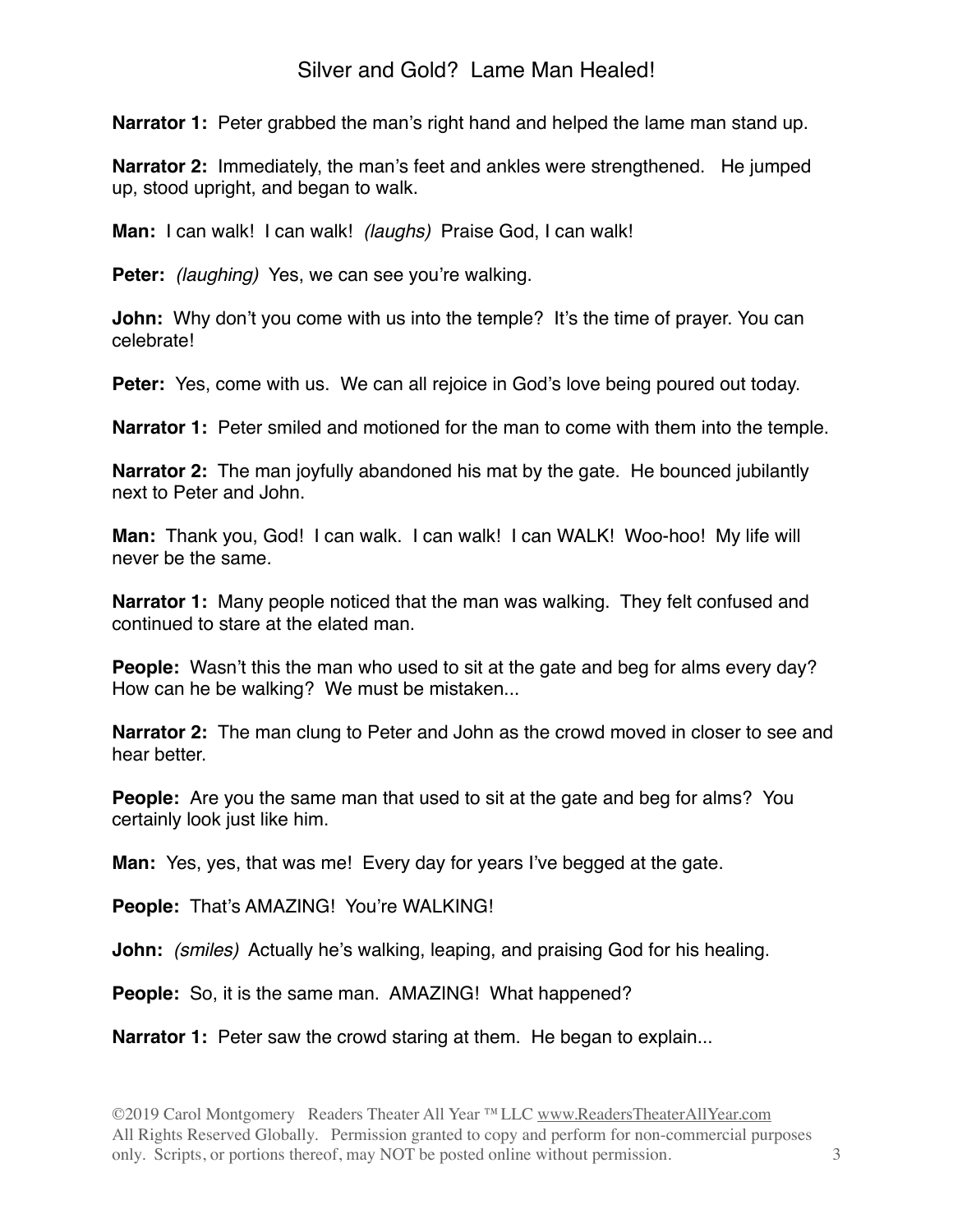# Silver and Gold? Lame Man Healed!

**Peter:** Why are you staring at us like we made this man walk? We didn't do this miracle. God did it–in the name of Jesus.

**People:** What?

**Peter:** It's the name of Jesus that has strengthened this man that you see and know. Faith in Jesus has given this man perfect health. You can see for yourself.

**People:** Wow! He used to beg at the gate every day.

**Man:** That's right! I was born lame. I couldn't walk for over 40 years. Now, I can! And, I can even jump up and down...see?

**People:** Wow! AMAZING!

**Narrator 2:** The man jumped up and down shouting...

**Man:** I'm healed! Praise God! I can WALK! I can jump and I bet I can run, too! Should I?

**John:** *(laughing)* Hey, why not? I'll go with you and make sure we don't knock anyone over.

**People:** Ha! Ha! Look at them go! That's amazing.

**Narrators 1 & 2:** Amazing indeed.



©2019 Carol Montgomery Readers Theater All Year ™LLC [www.ReadersTheaterAllYear.com](http://www.ReadersTheaterAllYear.com) All Rights Reserved Globally. Permission granted to copy and perform for non-commercial purposes only. Scripts, or portions thereof, may NOT be posted online without permission. 4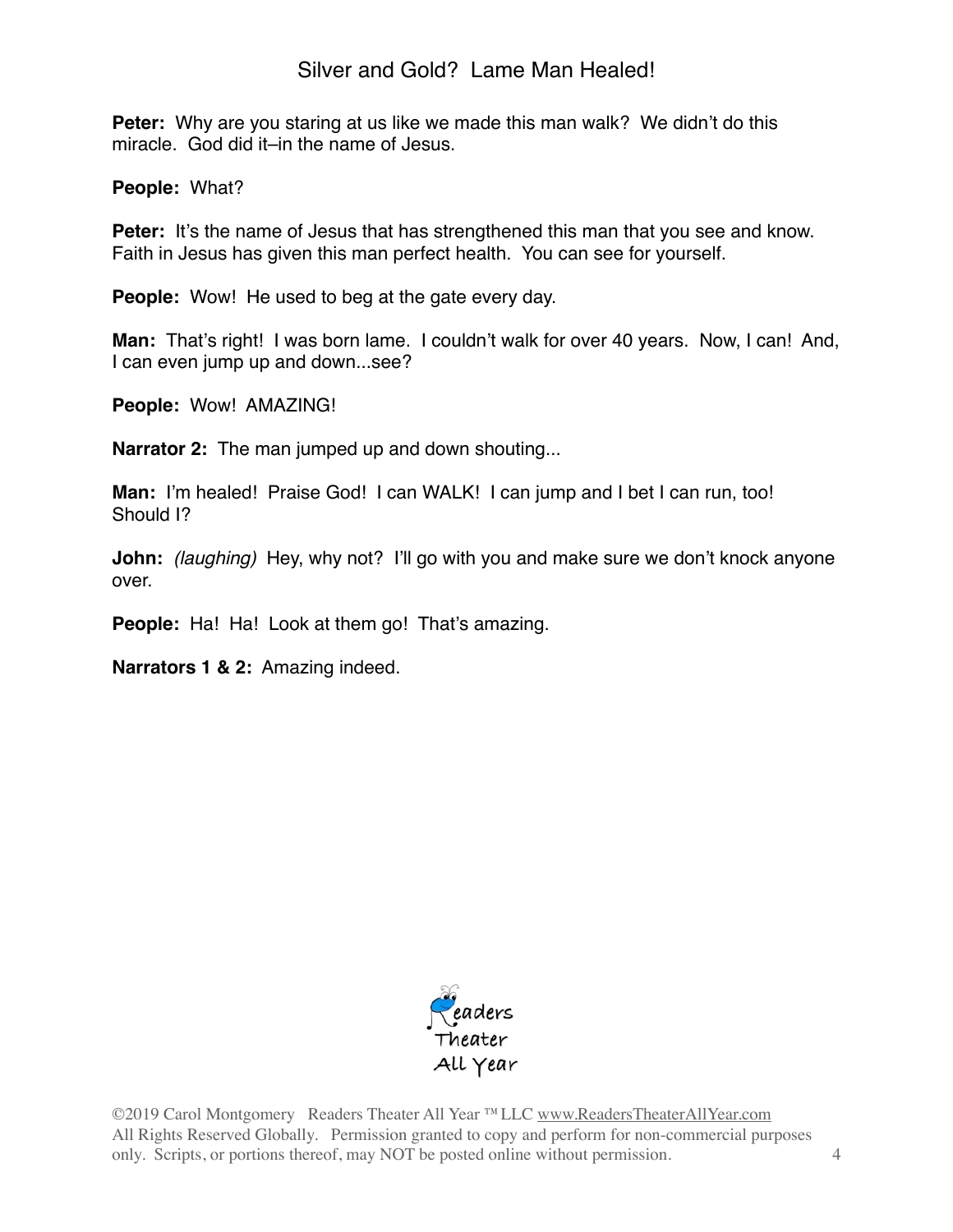# **Curriculum Links for "Silver and Gold..." (Links Valid Apr. 2020)**

#### <https://ministry-to-children.com/lesson-peter-heals-in-jesus-name-acts-3/>

**"Lesson: Peter Heals a Man in Jesus' Name (Acts 3)" shares about a 45 minute lesson for grades K-2. You may pick and choose ideas.** One idea that could work for small groups of almost any age is to create an **obstacle course** for students to complete–without using their feet to walk, run, skip, jump, etc. Crawling, rolling, and scooting. This could also be done with larger groups as a NO LEGS RELAY RACE with a start and a finish line.

#### <https://ministry-to-children.com/peter-heals-beggar-lesson/>

**"Lesson: Peter Heals the Crippled Beggar in Jesus' Name" shares a Sunday School lesson for grades 3-5 that includes a "Printer Friendly Bible Lesson."** The lesson plan calls for the students to reenact the story through drama and includes nine review questions with the last one being an application.

#### [https://missionbibleclass.org/new-testament/part2/acts-the-church-begins/crippled](https://missionbibleclass.org/new-testament/part2/acts-the-church-begins/crippled-beggar-is-healed/)[beggar-is-healed/](https://missionbibleclass.org/new-testament/part2/acts-the-church-begins/crippled-beggar-is-healed/)

**"Healing of a Man Who Could Not Walk" is a comprehensive lesson adaptable to many age groups.** I loved the "Background Study" (for you and maybe some information for older students). They suggest a way to introduce the story–which COULD work as a HOOK for the Readers Theater script. The lesson includes:

- "Background Study"
- "Story Introduction"
- "Telling the Story"
- "Review Questions" (5)
- "Learning Activities"
- "Other Online Resources"–including printables.

A wild craft idea included is to have children paint a picture–with their toes! :) I might try this with a VERY small group of students outside, but perhaps it could be adapted to putting a crayon between their toes to draw or color? Even picking up pennies or tissues with their toes could work.

### **YouTube:**

#### <https://www.youtube.com/watch?v=RFZJFXvuv0A>

This "Bible Songs–Silver and Gold have I none [with lyrics]" video dramatizes the story of the lame man healed and shows movements and gestures for the singers. Lyrics show at the bottom of the screen. 1:38

#### <https://www.youtube.com/watch?v=RFZJFXvuv0A>

"Walking and Leaping song–with lyrics and animation" shares the same Silver and Gold song, but this one has animation instead of real children. Lyrics show at the bottom of the page. 1:44

©2019 Carol Montgomery Readers Theater All Year ™ [www.ReadersTheaterAllYear.com](http://www.ReadersTheaterAllYear.com) **[BACK](#page-0-0)** All Rights Reserved Globally. Permission granted to perform for non-commercial purposes only & make hard copies only. Scripts, or portions thereof, may NOT be posted online without permission. 5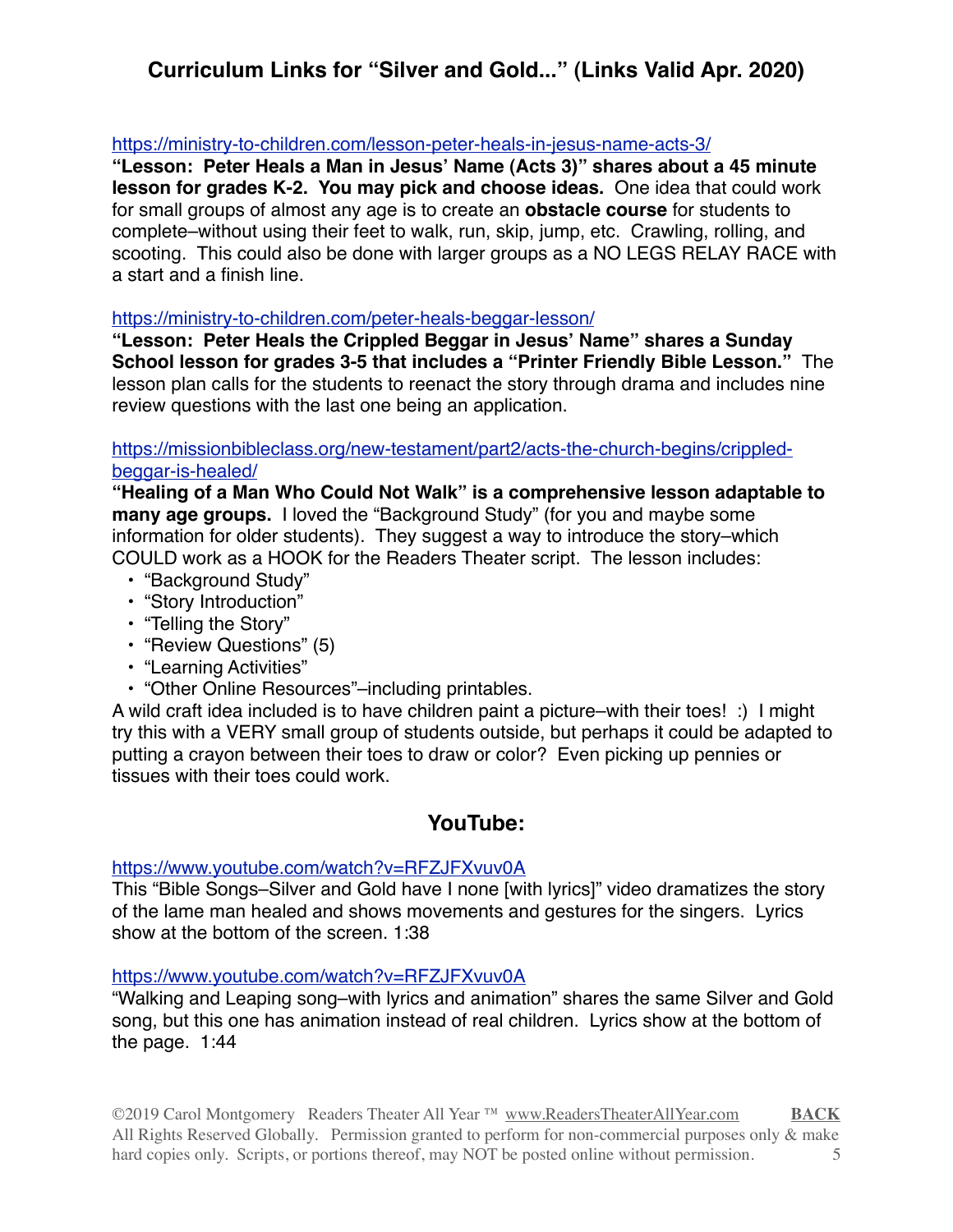Curriculum Links for "Silver and Gold? Lame Man Healed!"

# **Nick Vujicic–**

**Born without arms or legs, now an inspirational speaker who travels the world**

<https://www.lifewithoutlimbs.org/about-nick/bio/>

This is **Nick's About page from his website, "Life Without Limbs."** He was born in Australia and as a child "wondered why he was different than all the other kids."

### <http://www.nickvujicic.com/>

Scroll down for **Nick's basic story.** Here's an excerpt:

*"...Throughout his childhood, Nick dealt not only with the typical challenges of school and adolescence, such as bullying and self-esteem issues, he also struggled with depression and loneliness as he questioned why he was different from all the other kids. He couldn't get the haunting question of "Why was I the one born without arms and legs?" out of his head."*

*"As Nick grew up, he learned to deal with his disability and gradually accomplished more on his own. A janitor at his high school inspired him to start speaking publicly about overcoming adversity, so Nick started speaking to small groups of students when he was 17..."*

<https://abcnews.go.com/Health/story?id=4531209&page=1>

**"Born Without Limbs, Refusing Limitations"** is an article from ABC news. Here's an excerpt:

*"His mother's advice took advantage of a quality he had demonstrated often: his charming personality and his steady, friendly gaze. She told him to start talking when people stared at him."*

*"Because when people see me talking and speaking, they forget that I have no arms and no legs, and they just treat me like any other person. And, I remember...when I was 6 or 7 years old, I looked at myself in the mirror one day. I wanted to pick out something of my physical feature that I knew was good. And I looked at my eyes, and I said, 'You know what? No one can change my eyes..."*

*"...He says his message resonates with teenagers because they are often told they are not good enough, sometimes by both their parent and their peers. 'It's the fact that they understand how it feels to be alone, how it feels to be rejected, how it feels to be confused and broken. That's the level that I come in on, and they can see that straight away. When I get up onstage, they know that I've been broken..."*

©2019 Carol Montgomery Readers Theater All Year ™LLC [www.ReadersTheaterAllYear.com](http://www.ReadersTheaterAllYear.com) All Rights Reserved Globally. Permission granted to copy and perform for non-commercial purposes only. Scripts, or portions thereof, may NOT be posted online without permission. 6